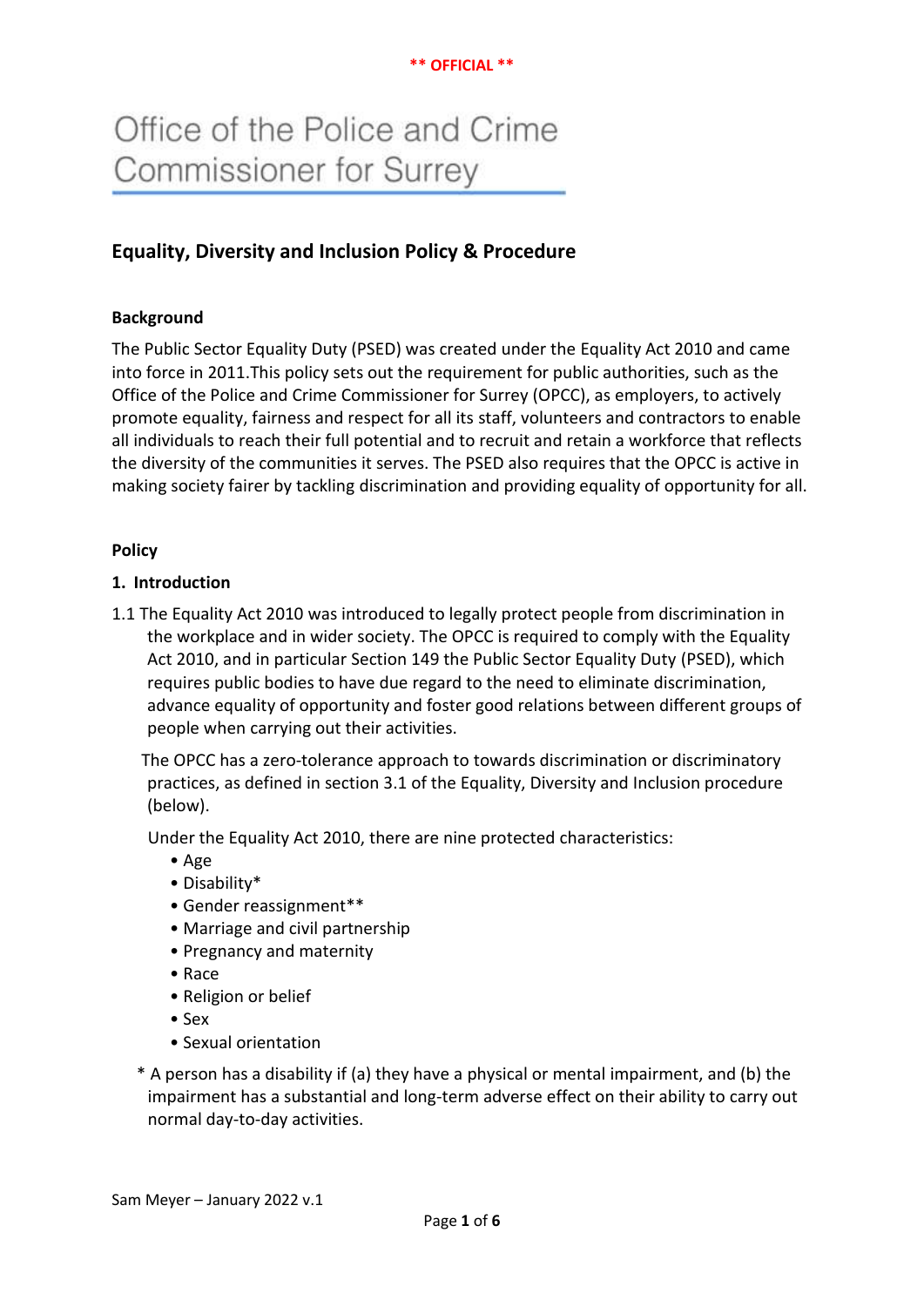\*\* A person has the protected characteristic of gender reassignment if the person is proposing to undergo, is undergoing or has undergone a process (or part of a process) for the purpose of reassigning the person's sex.

- 1.2 This policy sets out the commitment of the OPCC to meet the requirements of the PSED 2011 by providing:
	- Equality of opportunity and freedom from unlawful discrimination on the grounds of race, nationality, ethnic origin, gender, gender identity and expression, marital or civil partnership status, disability, religion or belief, pregnancy and maternity, age or sexual orientation. This statement includes unlawful discrimination against multiple aspects of an individual's identity.
	- A framework to identify and address, all forms of unlawful discrimination in the workplace and to create equality of opportunity in an environment where individual differences and the contribution of all members of the OPCC are recognised and valued.
	- A supportive working environment free from harassment, victimisation or bullying and
	- Delivering a public service where all members of the OPCC and the wider community it serves are treated with dignity and respect.

## **2. Scope**

2.1 This policy's associated procedure and supporting documents (below) provide an overarching structure that brings all strands of Equality, Diversity and Inclusion together into one document for the OPCC as employers and public service providers.

## **3. Policy Statement**

- 3.1 The OPCC expects all colleagues to have a zero-tolerance approach towards bullying, harassment, discrimination or discriminatory practices. The OPCC recognises the benefit of a diverse and representative workforce and are committed to promoting equality and ensuring every individual is treated with dignity and respect. All individuals have the right to work in a safe, healthy, fair and supportive environment free from any form of discrimination or victimisation towards a protected characteristic and the supporting procedures will ensure there is a mechanism in place for dealing with all issues raised in a considerate, consistent and timely manner. It is important to note that bullying and harassment is not always related to a protected characteristic. All OPCC policies are applicable to all staff, volunteers and contractors regardless of their personal characteristics or identity.
- 3.2 As an employer, the OPCC recognises one of the key risks is not having a workforce that is representative of the communities it serves. By adhering to this policy the OPCC's ambition is to enhance the ability to engage with all communities and access a broader range of skills and experience from a more diverse workforce, resulting in improved decision making.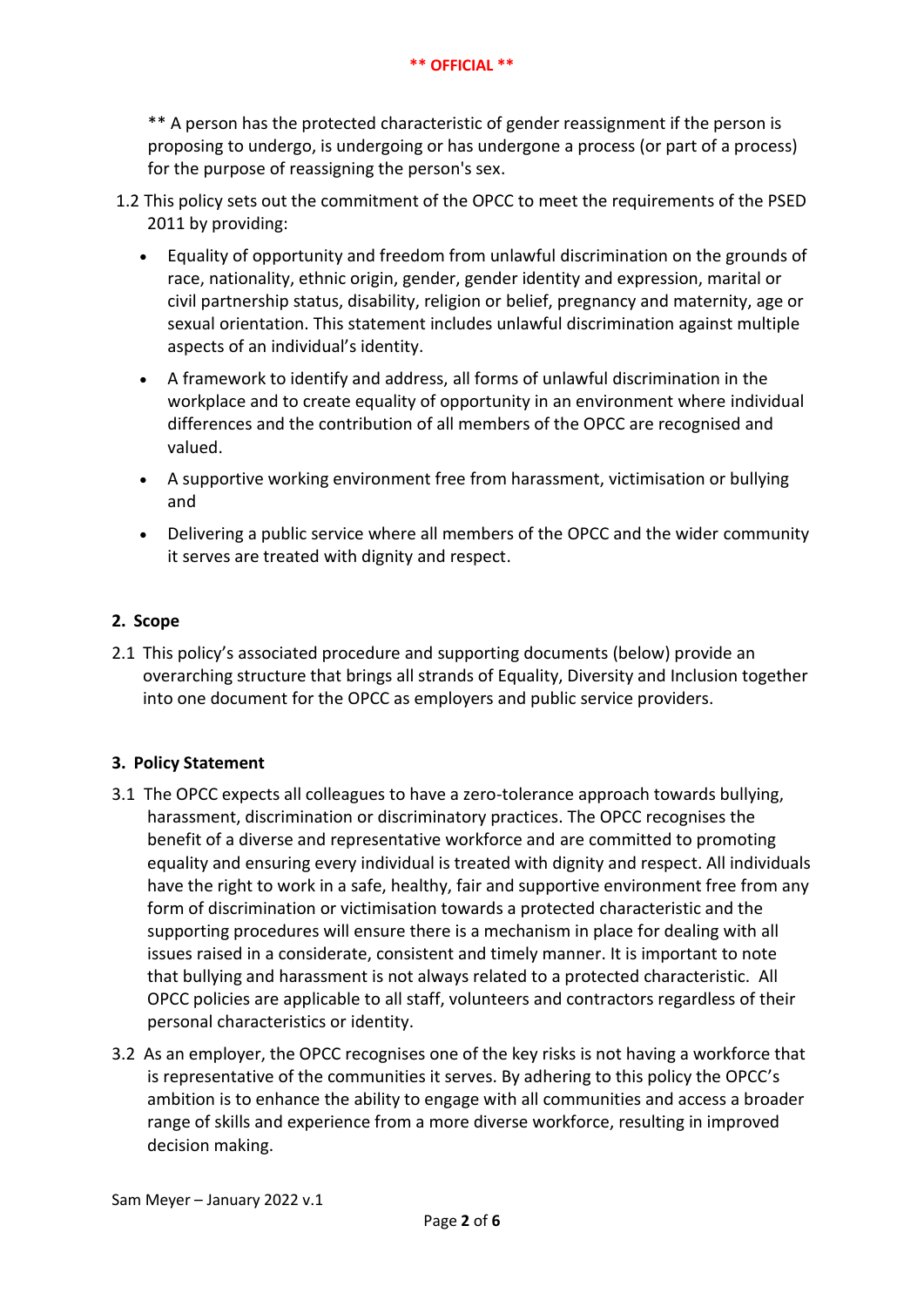## **Procedure**

## **1. Foreword**

1.1 The OPCC is fully committed to creating and sustaining a positive, mutual and supportive working environment; where staff, volunteers and contractors can work collaboratively and productively and are equally valued and appreciated. To achieve this standard the OPCC expects that all colleagues, including others who may be working on behalf of the OPCC, will behave in an acceptable manner, ensuring everyone is treated with courtesy, respect and consideration, as well as conducting themselves professionally when interacting with members of the public, and take a zero-tolerance approach to challenge discrimination or discriminatory practices. Unwelcome behaviour that constitutes harassment of any kind will not be tolerated. It may result in disciplinary action, or where the threshold is met, criminal or civil proceedings.

The Code of Ethics sets out the principles and standards expected within those working in policing professions. Individuals are required to commit and adhere to its principles, which underpin how the OPCC will treat the public and each other.

- 1.2 Discrimination takes many forms and can have a detrimental effect on individuals. The OPCC expects the support of every individual to take a zero-tolerance approach, to challenge and report any incident of discrimination that they become aware of. Failure to comply with this policy may be a disciplinary offence, and unlawful discrimination may constitute a criminal offence and it is therefore expected that every member of the OPCC understands the contents of this policy and their obligations under the law.
- 1.3 All members of the OPCC are required to commit and adhere to the Code of Ethics that underpin how the OPCC treats the public and each other.
- 1.4 The PSED 2011 requires public bodies to publish information to show their compliance with the Equality Duty at least annually and set and publish equality objectives at least every four years.
- 1.5 It requires public bodies to have due regard to the need to:
	- Eliminate unlawful discrimination, harassment, victimisation and any other conduct prohibited by the Act
	- Advance equality of opportunity between people who share a protected characteristic and people who do not share it; and
	- Foster good relations between people who share a protected characteristic and people who do not share it.

## **2**. **Dignity at Work**

2.1The OPCC is an equal opportunities employer and supports a culture where an individual's dignity at work is considered to be of primary importance. It is the policy of the OPCC that everyone is treated with dignity and respect within a working environment that is supportive and free from any form of bullying, harassment, victimisation or intimidation - specifically with regard to protected characteristics.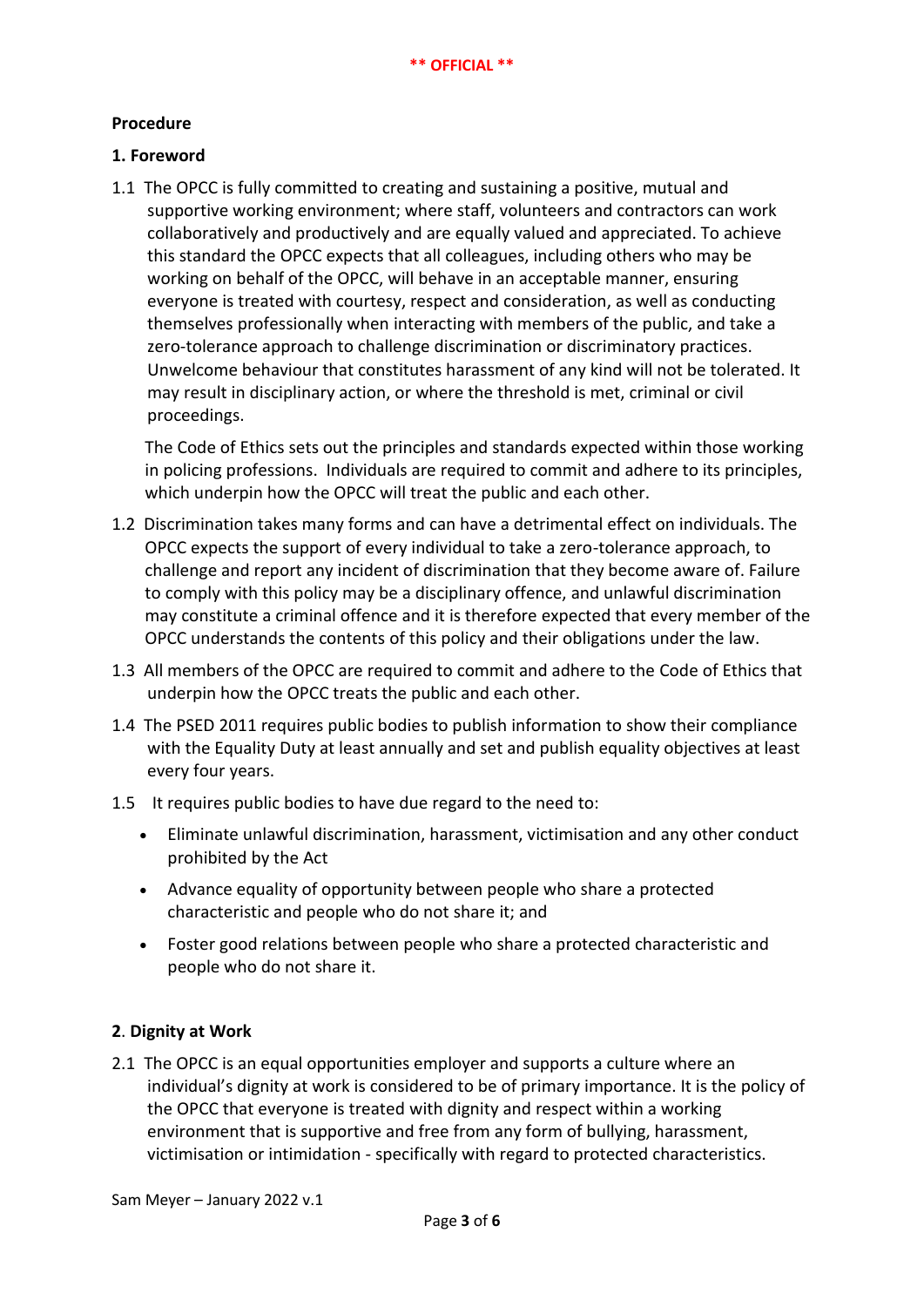## **3. Types of Discrimination**

## 3.1 Bullying

Bullying can be defined as words, actions or other conduct which ridicules, intimidates or threatens and affects individual dignity and well-being. It is not always directed towards a protected characteristic and can take many forms and may not be easy to recognise. Reasonable and lawful requests from management, members of the public or colleagues, will not constitute bullying.

## 3.2 Harassment

Harassment can comprise a one-off incident or a course of conduct, unwanted by an individual, which has the purpose or effect of causing them alarm or distress, or violating their dignity, or creating an intimidating, hostile, degrading, humiliating or offensive environment for them. It may be related to ne or more aspects of an individual's identity (protected characteristic) for example unacceptable conduct towards a Black woman, (which could constitute dual discrimination on the grounds of sex and race).

The non-exhaustive examples below give a clear indication of the sorts of actions that constitute bullying or harassment:

- **Verbal:** cruel language, unwanted nicknames, open hostility, offensive jokes, propositions or suggestive remarks, innuendo, wolf whistles, rude or vulgar comments, malicious gossip, offensive songs. An example of this verbal harassment, would be describing a bi-sexual colleague as 'greedy', jokes about gay sex or asking invasive questions about an individual's gender identity, or derogatory terms relating to an individual's disability or health condition.
- **Non-verbal:** obscene gestures for example acting in a mock effeminate manner, derogatory gestures relating to an individual's disability or health condition, sexually suggestive posters/calendars, pornographic material (both paper based and electronic), graffiti, offensive letters/emails, text messages, posting or messaging on social media or other contact on social networking sites.
- **Physical:** touching an individual against their will, patting, pinching or brushing against another individual's body, intimidating and/or aggressive behaviour, physical threats, assault and physical coercion.
- **Coercion:** pressure for sexual favours (e.g. to gain a job or promotion, or to avoid dismissal), pressure to participate in groups or activities against an individual's beliefs or values.
- **Isolation or non-cooperation**: deliberate exclusion from communications including group emails, conversations or social activities; setting unrealistic deadlines; substituting responsible tasks with menial or trivial ones; withholding information or giving false information; constantly undervaluing effort.
- **Intrusion:** following, pestering, spying, stalking etc.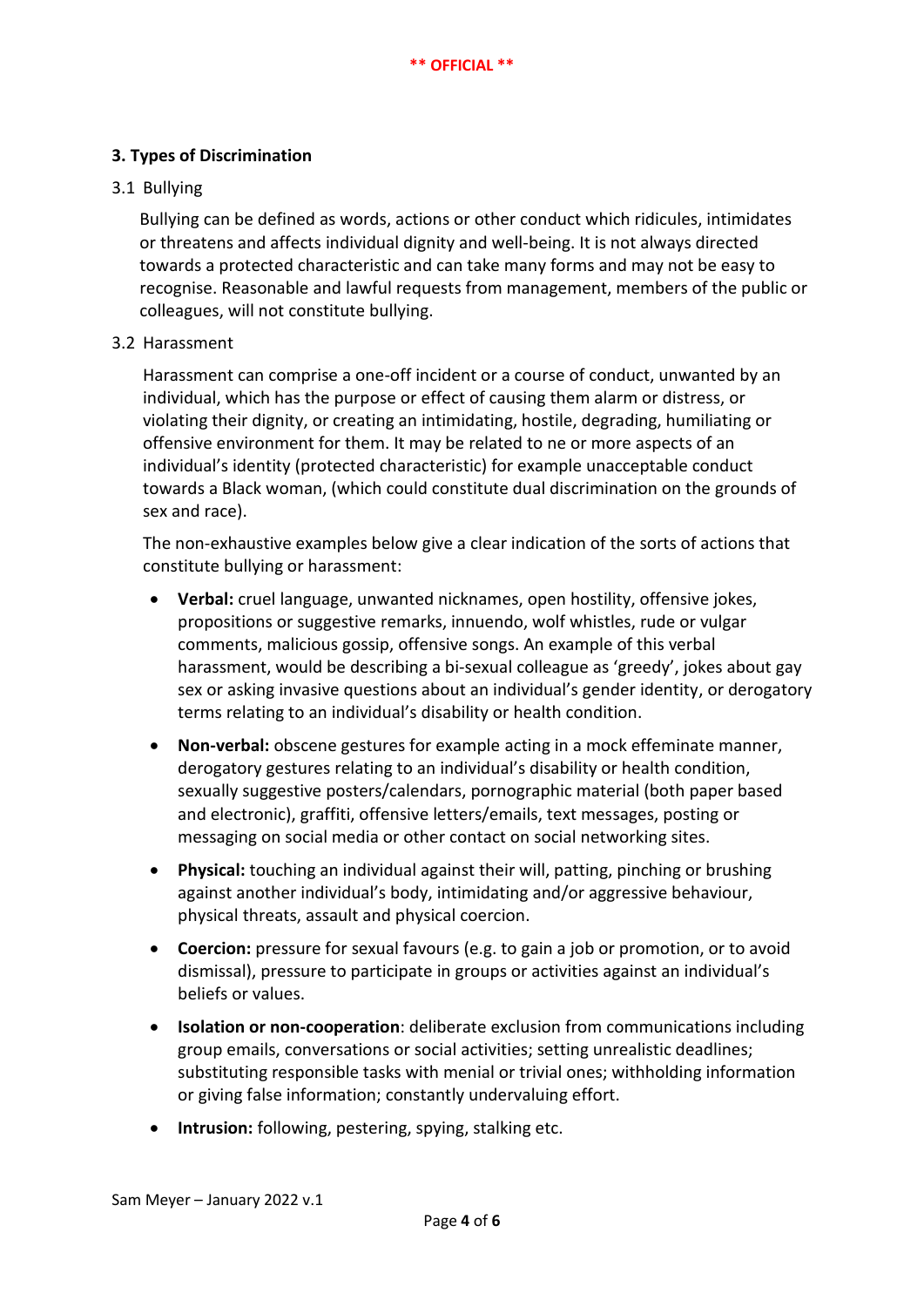Bullying and harassment occur regardless of an individual's age, faith and belief, sexual orientation, gender identity, disability, ethnicity or any other protected characteristic. It is experienced by women and men and within trans and non-binary communities and can be committed by one or more people against one or more individuals.

## 3.3 Victimisation

Victimisation occurs when an individual receives less favourable treatment (including inaction) or a detriment on the grounds of having previously made a complaint of harassment or discrimination.

It is important for colleagues to report any incidents of racist, sexist, homophobic, biphobic or transphobic, ageist, disablist or faith related bullying or harassment. This can be to your line manager, or other manager, through a staff network, Unison, or through the anonymous reporting systems. And for a counselling service that is inclusive of sexual orientation and gender identity issues, contact Surrey Police's Employee Assistance Programme (EAP) where support is available.

## **4. Action to be Taken on Receipt of a Complaint or Allegation**

4.1 Cases of bullying and harassment can be dealt with either informally or formally. All members of the OPCC are encouraged to resolve issues informally wherever possible as this helps resolve the issue quickly and prevents it escalating into a larger and more complex issue and so helps to foster better working relationships and harmony throughout the OPCC.

## **5. Hate Crime**

5.1 The OPCC recognises the significant impact that experiencing hate whilst providing a public service has on colleagues. The OPCC believe that being attacked while undertaking your work, being targeted because of who you are and being afraid to be yourself is unacceptable and hate crimes on staff, volunteers and contractors for the OPCC will be investigated with the same care, compassion and commitment as an assault on a member of the public.

## **6. Positive Action**

- 6.1 Positive Action refers to activities which are made lawful within Section 158 and Section 159 of the Equality Act 2010, which would otherwise be unlawful under other sections of the Act. Structures in society mean that not everybody starts from the same position. There may be barriers that prevent people from achieving their potential. Provisions under Section158 and Section 159 of the Equality Act 2010 only apply in very specific and particular circumstances – where people with a particular protected characteristic are underrepresented in employment, experience a disadvantage or have a specific need connected to that characteristic.
- Sam Meyer January 2022 v.1 6.2 Once specific criteria are met, Section 158 of the Act permits Positive Action for minimising or overcoming a disadvantage, meeting a particular need or encouraging participation in an activity where it is disproportionately low - for people who share a